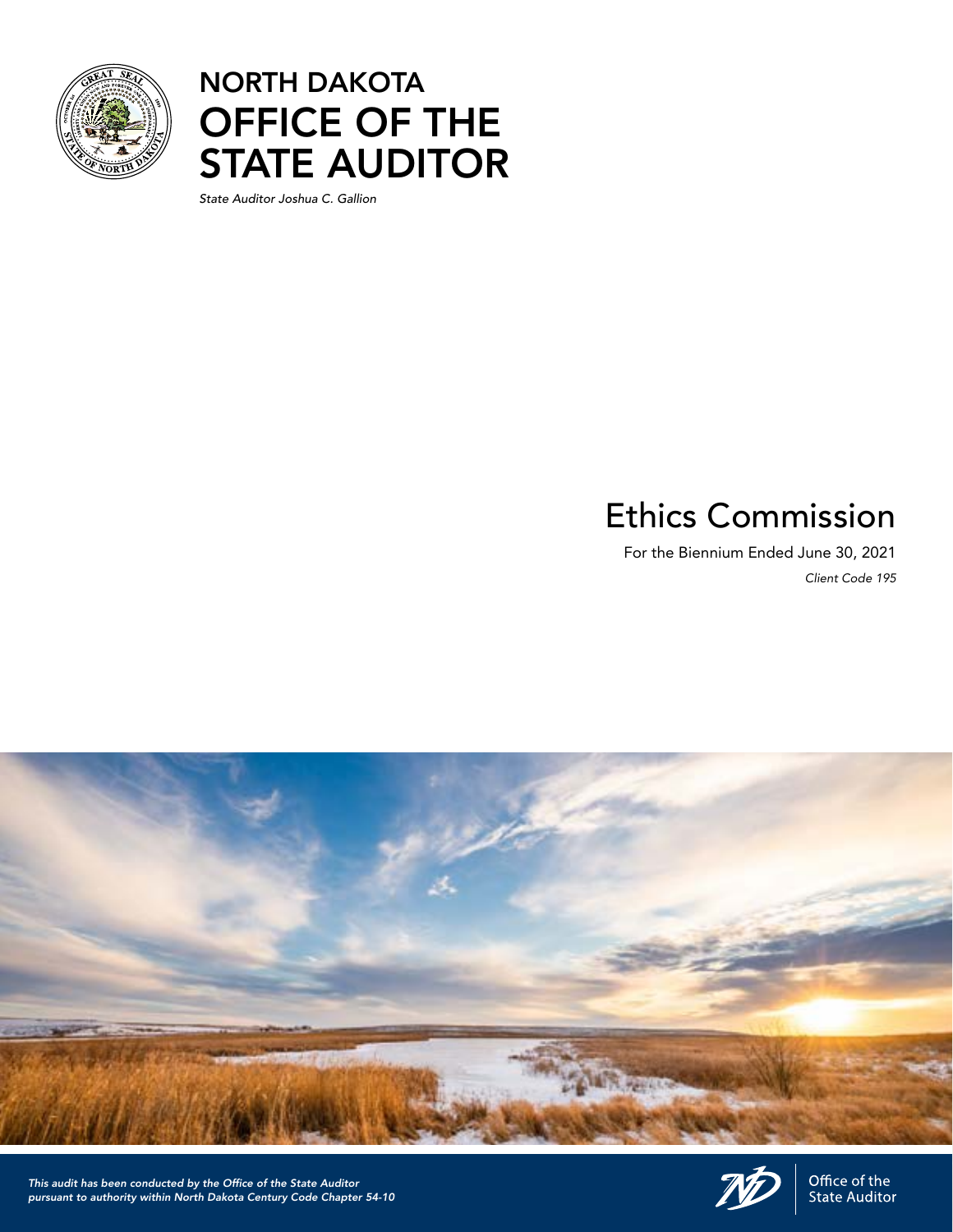

## Office of the<br>State Auditor

### REPORT HIGHLIGHTS Ethics Commission

For the Biennium Ended June 30, 2021 | *Client Code 195*

### WHAT WE LOOKED AT AND WHY

North Dakota state law (N.D.C.C. 54-10-01) requires that our team perform an audit once every two years. This includes a review of financial transactions and determining that expenditures are correct. Our audits report any errors, internal control weaknesses or potential violations of law identified in significant or high-risk functions of the agency.

### WHAT WE FOUND

This audit did not identify any areas of concern.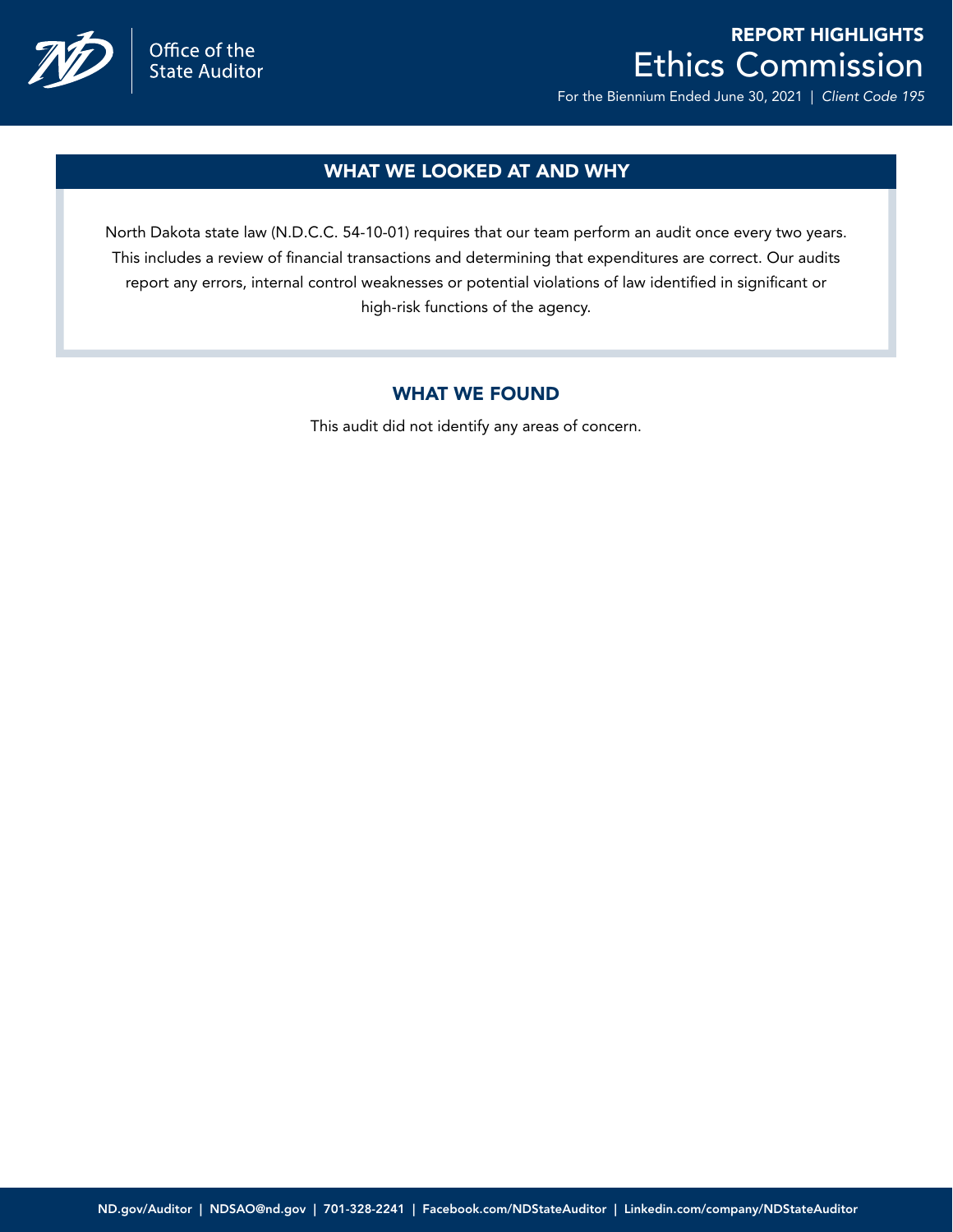### TABLE OF CONTENTS

### INTRODUCTION

### AUDIT RESULTS

### LAFRC COMMUNICATIONS

### FINANCIALS



Allison Bader MBA, AUDIT MANAGER

Creighton Barrett AUDITOR

 $\mathbb Z$ **HAVE** QUESTIONS? ASK US.

> NORTH DAKOTA STATE AUDITOR'S OFFICE

600 E. Boulevard Ave. Dept. 117 Bismarck, North Dakota 58505

|      | ◯ 701-328-2241                      |
|------|-------------------------------------|
|      | S NDSAO@nd.gov                      |
| ⇔    | ND.gov/Auditor                      |
| 63   | Facebook.com/NDStateAuditor         |
| (in) | Linkedin.com/company/NDStateAuditor |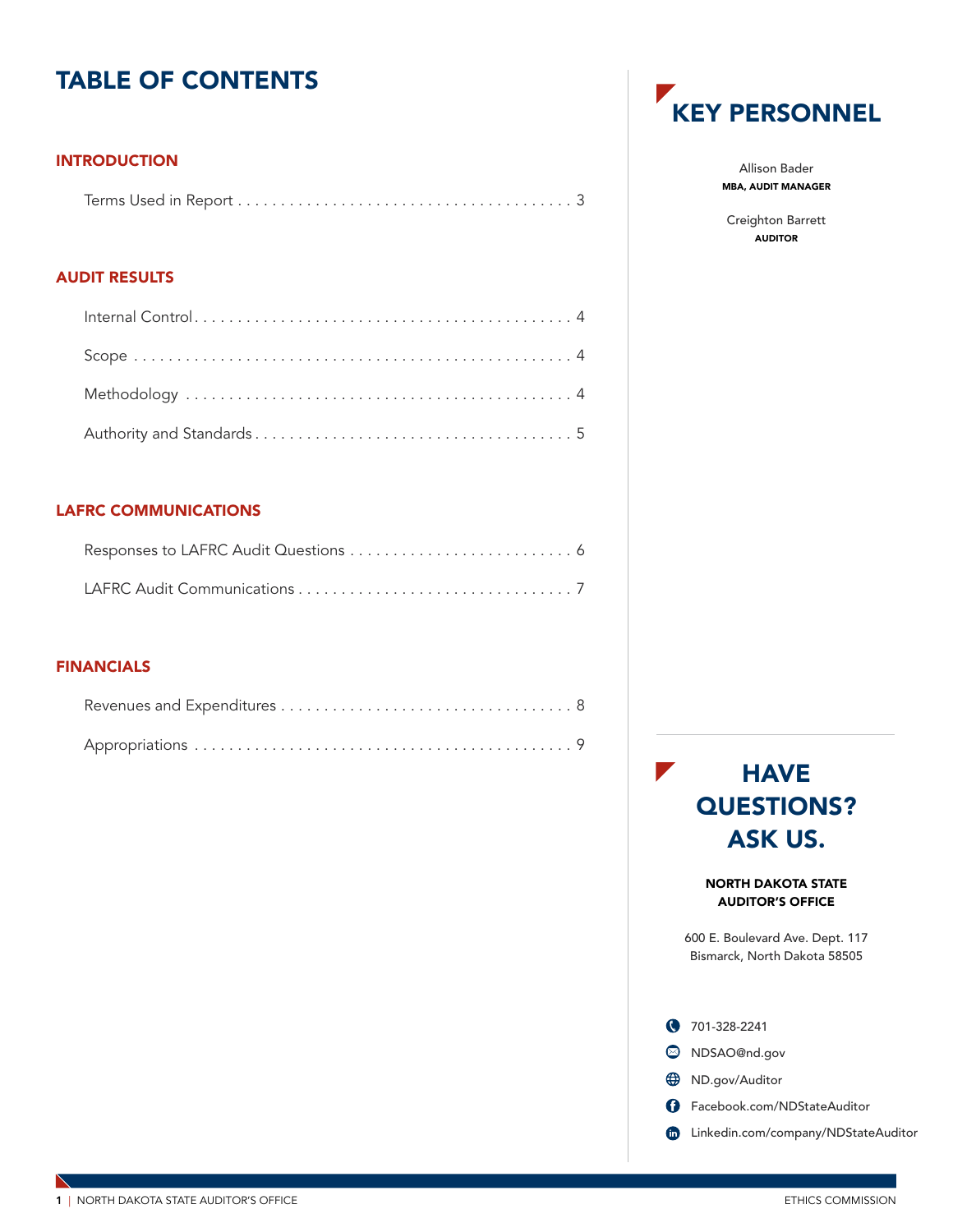## <span id="page-3-0"></span>Introduction

### Ethics Commission

January 10, 2022

e are pleased to submit this audit of the Ethics Commission for the biennium ended June 30, 2021. This audit resulted from the statutory responsibility of the State Auditor to audit or review each state agency once every two years. The same statute gives the State Auditor the responsibility to determine the contents of these audits.

The primary consideration in determining the contents of these audits is to produce informative audits to improve government. Statutory audit requirements are an important part of these audits and are addressed by our standard audit objective. Whenever possible, additional audit objectives are included to increase responsiveness and effectiveness of state government.

Allison Bader was the audit manager for this engagement. Inquiries or comments relating to this audit may be directed to the audit manager by calling (701) 328-2241. We wish to express our appreciation to the Ethics Commission staff for the courtesy, cooperation, and assistance they provided to us during this audit.

Respectfully submitted,

/S/

#### JOSHUA C. GALLION NORTH DAKOTA STATE AUDITOR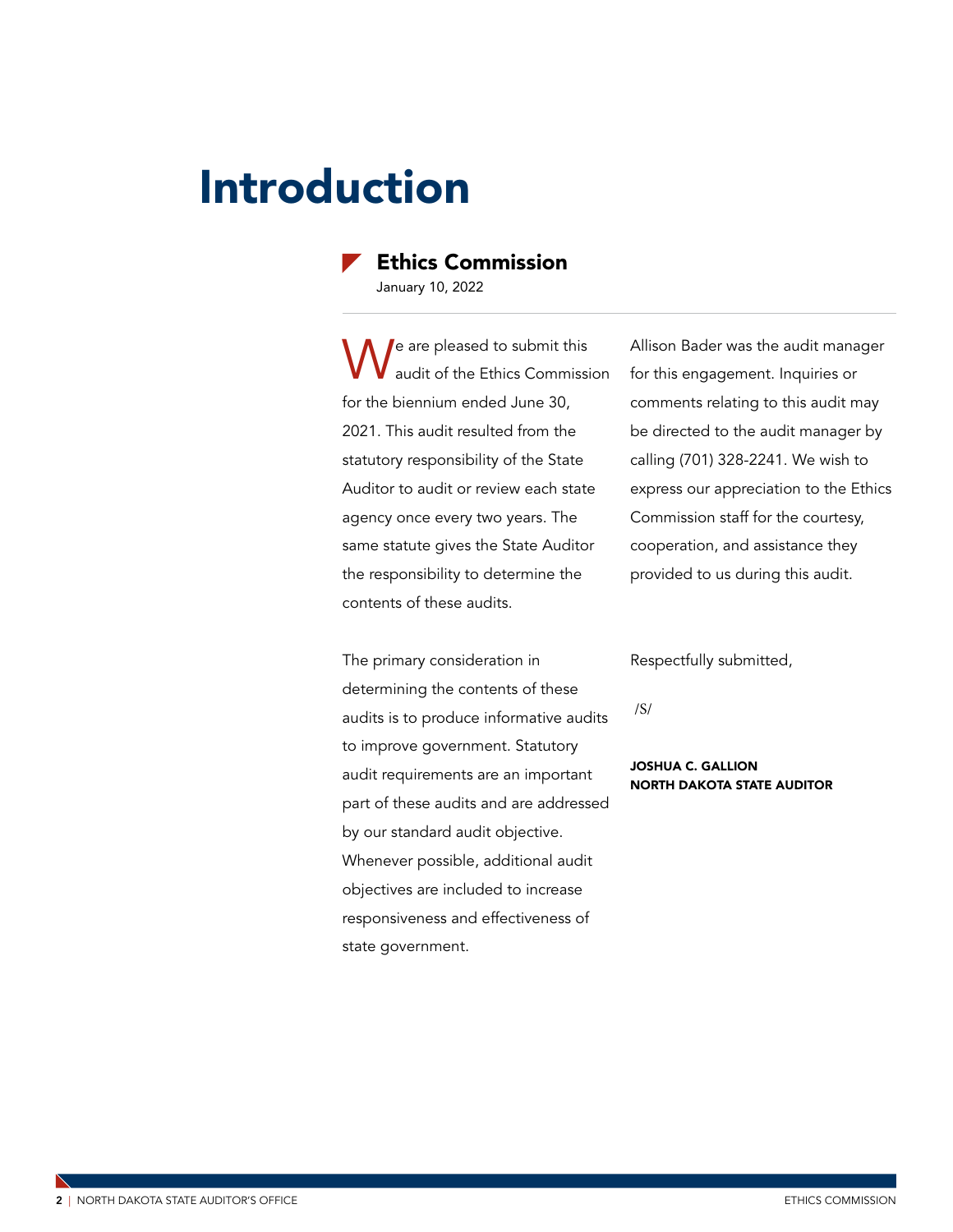### TERMS USED IN REPORT

Appropriation: An amount authorized by the North Dakota Legislative Assembly to be spent for a specific purpose.

**Blanket Bond Coverage:** Insurance to state agencies for any default or wrongful act on the part of any public employee or public official.

**ConnectND**: The accounting system for North Dakota.

**Internal Control:** Policies and procedures that ensure reliable financial reporting, safeguard assets, promote accountability and efficiency, and prevent fraud.

North Dakota Administrative Code (N.D.A.C.): The codification of all rules of state administrative agencies.

North Dakota Century Code (N.D.C.C.): Collection of all the statutes passed by the North Dakota Legislative Assembly.

**Performance Audit:** Engagements that provide objective analysis, findings, and conclusion to assist management and those charged with governance and oversight to improve program performance and operations, reduce costs, facilitate decision making, and contribute to public accountability.

**Session Laws:** Published after each regular and special legislative session and contain the laws enacted during that session.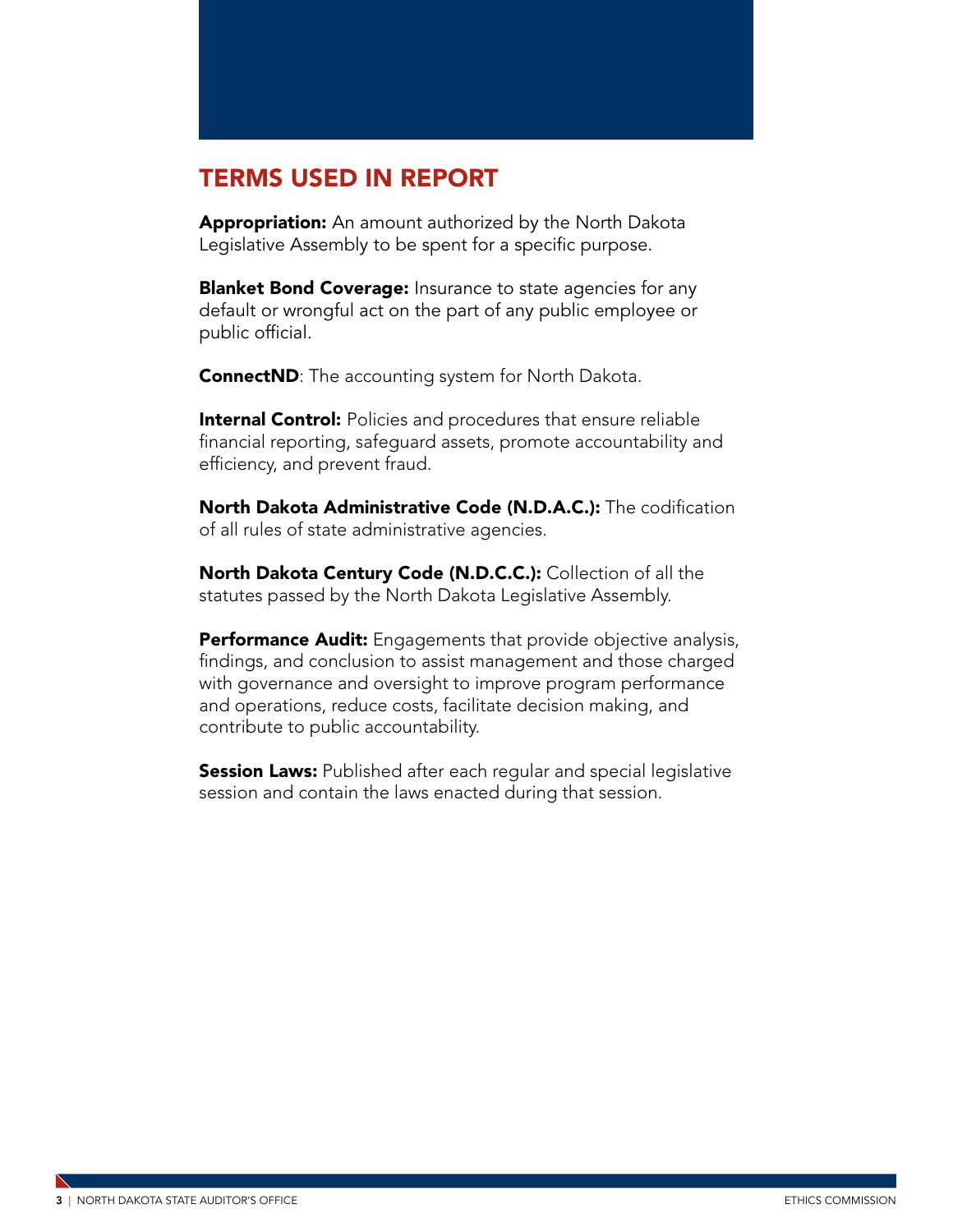# <span id="page-5-0"></span>Audit Results

### **PRIMARY OBJECTIVE**

Are there any errors, internal control weaknesses, or potential violations of law for significant and highrisk functions of the agency?

### **CONCLUSION**

No areas of concern were identified.

### INTERNAL CONTROL

As required by auditing standards, we planned our audit work to assess the effectiveness of those internal controls that were significant to our audit objectives. Specifically, our work related to internal control included the following components and underlying principles based on guidance issued by the U.S. Government Accountability Office.

The specific internal control testing completed for this audit objective is identified below:

- Segregated preparation and approval of expenditures is tested statewide in the State of North Dakota Annual Financial Report.
- Selected a judgmental sample of expenditures and inspected invoices and receipts to determine that the related expenditures were properly approved.

There were no deficiencies identified.

### **SCOPE**

The audit of the Ethics Commission is for the biennium ended June 30, 2021.

The Ethics Commission's sole location is its Bismarck office which was included in the audit scope.

#### **METHODOLOGY**

To meet this objective, we:

• Used non-statistical sampling and the results were projected to the population where appropriate.

- Interviewed appropriate agency personnel.
- Observed the Ethics Commission's processes and procedures.
- Inspected documentary evidence.
- Reviewed meeting minutes.

• Read and observed applicable laws to the agency including, but not limited to, Article XIV of the ND Constitution, N.D.C.C. 54-66, and Administrative Rule Title 115, and House Bill 1521 of the 2019 Legislative Session Laws.

• Queried and analyzed financial data in ConnectND (PeopleSoft) to determine areas of risk. Significant evidence was obtained from ConnectND.

• Performed analytical procedures on payroll. Determined the Ethics Commission followed N.D.C.C. 54-35-10 for compensation of Commission members. Reviewed meeting minutes and determined compensation was based on conducting business and determined the Commission members received the correct rate based on meetings in attendance.

• Reviewed meeting minutes to determine the Executive Director's compensation was determined in a public meeting per N.D.C.C. 54-66-04.1 and salary paid was the salary authorized.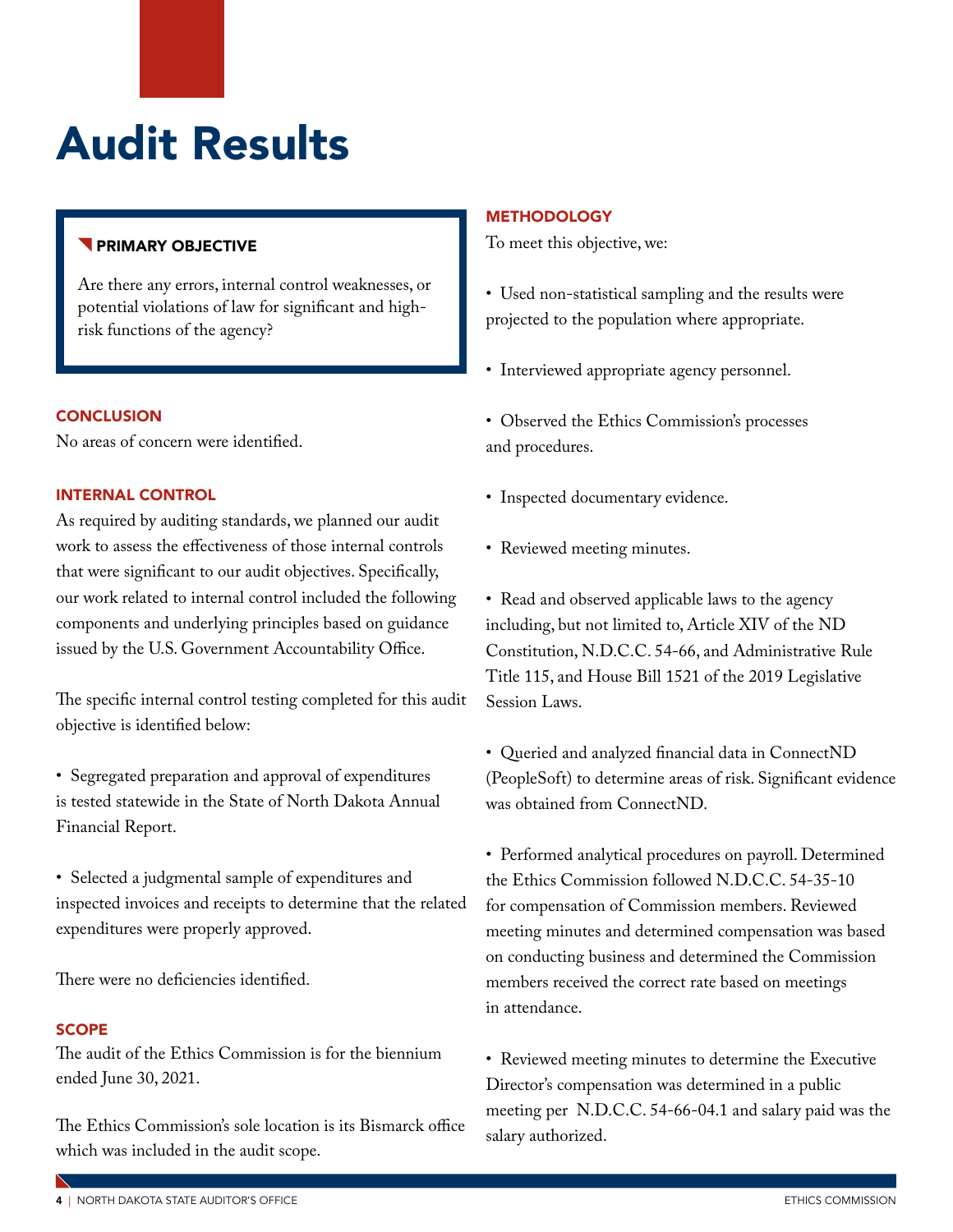• Selected a high-risk sample of expenditures to test accurate recording and reasonableness of payments in the state's accounting system related to appropriation fund, class, and account. (N.D.C.C. 54-44.01-09 states all expenditures must be appropriated. N.D.C.C.44-08-05 and Article X Section 12 states moneys shall be paid out and disbursed only pursuant to appropriation and authorized approvers of expenses must ensure that expenditures are proper, lawful, and for official purpose).

• Analyzed accounts charged to appropriations and determined that the expenditures were charged to the appropriate class in accordance with N.D.C.C. 54-16-03.

• Reviewed adequacy of blanket bond coverage by comparing coverage to state bonding guidelines. (N.D.C.C 26.1-21-08 and N.D.C.C. 26.1-21-10(1)).

• Reviewed meeting minutes and the Ethics Commission's website to determine the agency followed Article XIV Section 3(2) by maintaining a confidential whistleblower hotline.

• Performed analytical procedures and tested 100% of the 12 complaints received by the Ethics Commission during the audit period. Determined the Executive Director identified the complaints received to the Commission in the monthly commission meetings. Determined the Commission acted on complaints within their jurisdiction and dismissed complaints in accordance with N.D.C.C. 54-66-05. (N.D.A.C. 115-02-01-02, 115-02-01-03  $(6), (7)$ .

### AUTHORITY AND STANDARDS

This biennial audit of the Ethics Commission has been conducted by the Office of the State Auditor pursuant to authority within North Dakota Century Code Chapter 54-10.

We conducted this performance audit in accordance with generally accepted government auditing standards. Those standards require that we plan and perform the audit to obtain sufficient, appropriate evidence to provide a

reasonable basis for our findings and conclusions based on our audit objectives. We believe that the evidence obtained provides a reasonable basis for our findings and conclusions based on our audit objectives.

The standards used to evaluate internal control are published in the publication Standards for Internal Control in the Federal Government issued by the Comptroller General of the United States (Green Book, GAO-14-704G).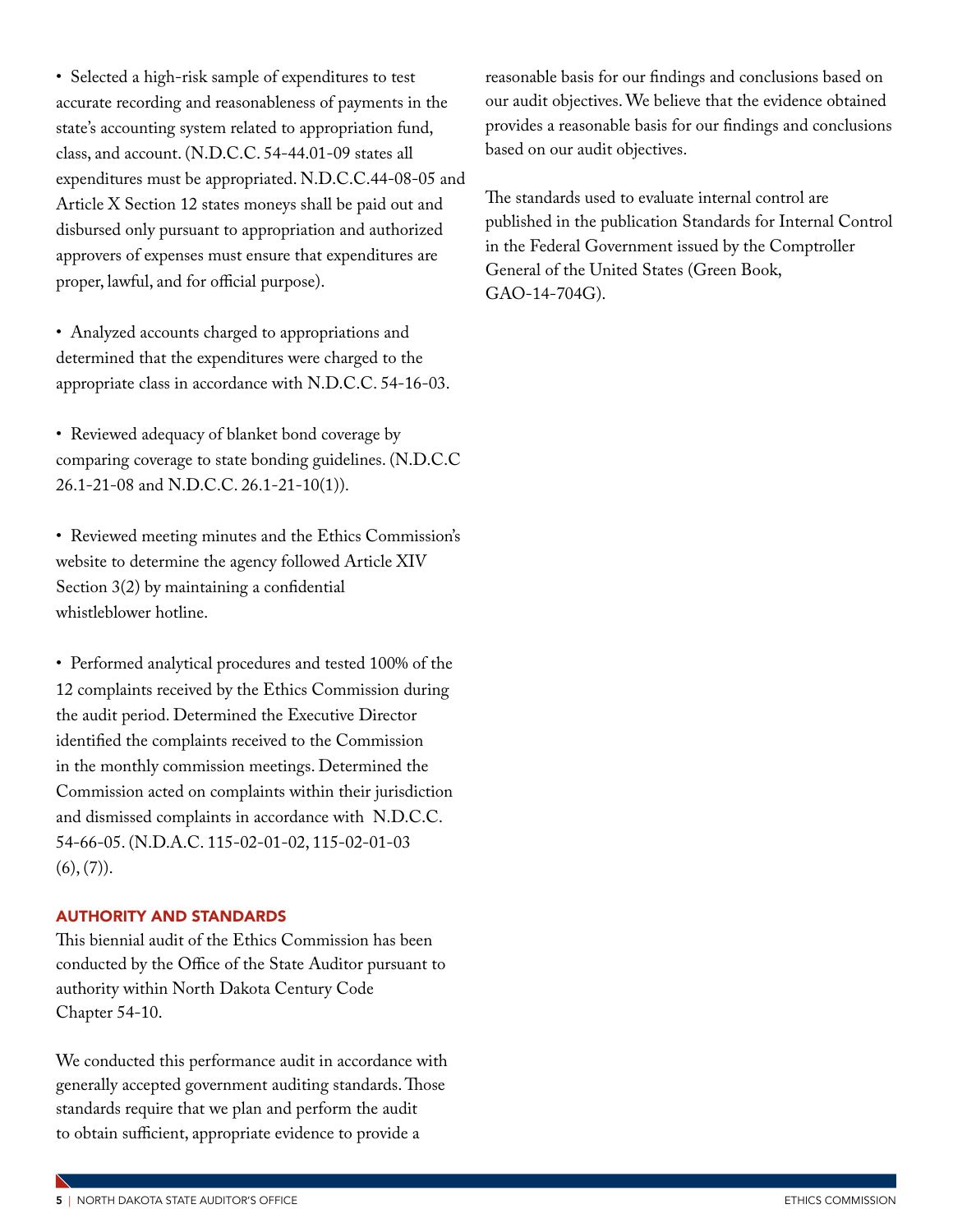# <span id="page-7-0"></span>Responses to LAFRC Audit Questions

### 1. WHAT TYPE OF OPINION WAS ISSUED ON THE FINANCIAL STATEMENTS?

Revenues, Expenditures and Appropriation information was not prepared by the North Dakota Ethics Commission in accordance with generally accepted accounting principles, so an opinion is not applicable. The agency's transactions were tested and included in the state's basic financial statements on which an unmodified opinion was issued.

### 2. WAS THERE COMPLIANCE WITH STATUTES, LAWS, RULES, AND REGULATIONS UNDER WHICH THE AGENCY WAS CREATED AND IS FUNCTIONING?

Yes.

### 3. WAS INTERNAL CONTROL ADEQUATE AND FUNCTIONING EFFECTIVELY?

Yes. We did not identify any deficiencies in internal control that were significant within the context of our audit objectives.

### 4. WERE THERE ANY INDICATIONS OF LACK OF EFFICIENCY IN FINANCIAL OPERATIONS AND MANAGEMENT OF THE AGENCY?

No.

### 5. HAS ACTION BEEN TAKEN ON FINDINGS AND RECOMMENDATIONS INCLUDED IN PRIOR AUDIT REPORTS?

There were no recommendations included in the prior audit report as this is the Ethics Commission's first audit.

### 6. WAS A MANAGEMENT LETTER ISSUED? IF SO, PROVIDE A SUMMARY BELOW, INCLUDING ANY RECOMMENDATIONS AND THE MANAGEMENT RESPONSES.

No, a management letter was not issued.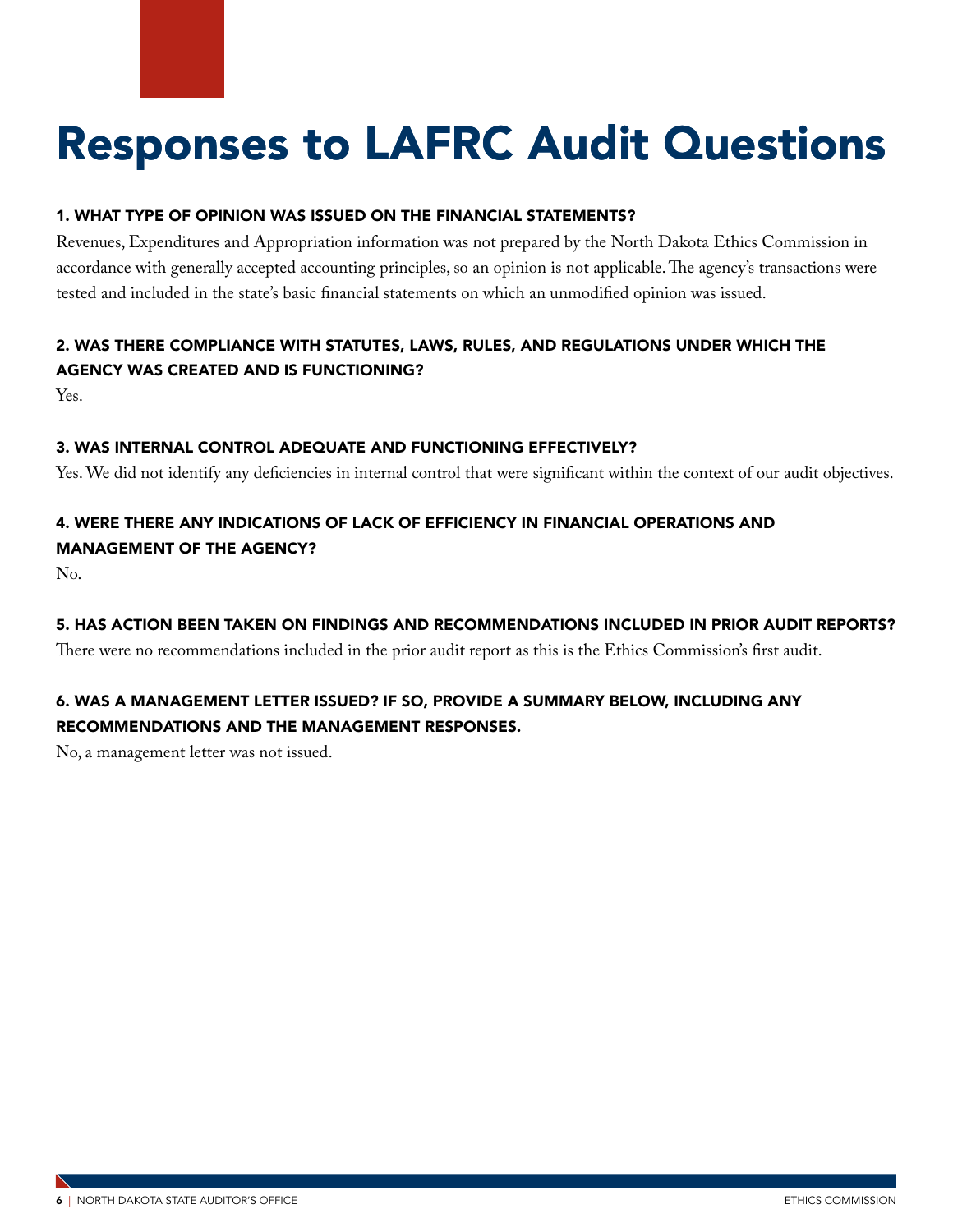# LAFRC Audit Communications

### 7. IDENTIFY ANY SIGNIFICANT CHANGES IN ACCOUNTING POLICIES, ANY MANAGEMENT CONFLICTS OF INTEREST, ANY CONTINGENT LIABILITIES, OR ANY SIGNIFICANT UNUSUAL TRANSACTIONS.

There were no significant changes in accounting policies, management conflicts of interest, contingent liabilities, or significant unusual transactions identified.

### 8. IDENTIFY ANY SIGNIFICANT ACCOUNTING ESTIMATES, THE PROCESS USED BY MANAGEMENT TO FORMULATE THE ACCOUNTING ESTIMATES, AND THE BASIS FOR THE AUDITOR'S CONCLUSIONS REGARDING THE REASONABLENESS OF THOSE ESTIMATES.

The Ethics Commission's revenues, expenditures and appropriation information does not include any significant accounting estimates.

### 9. IDENTIFY ANY SIGNIFICANT AUDIT ADJUSTMENTS.

Significant audit adjustments were not necessary.

10. IDENTIFY ANY DISAGREEMENTS WITH MANAGEMENT, WHETHER OR NOT RESOLVED TO THE AUDITOR'S SATISFACTION RELATING TO A FINANCIAL ACCOUNTING, REPORTING, OR AUDITING MATTER THAT COULD BE SIGNIFICANT TO THE FINANCIAL STATEMENTS.

None.

### 11. IDENTIFY ANY SERIOUS DIFFICULTIES ENCOUNTERED IN PERFORMING THE AUDIT.

None.

### 12. IDENTIFY ANY MAJOR ISSUES DISCUSSED WITH MANAGEMENT PRIOR TO RETENTION.

This is not applicable for audits conducted by the Office of the State Auditor.

### 13. IDENTIFY ANY MANAGEMENT CONSULTATIONS WITH OTHER ACCOUNTANTS ABOUT AUDITING AND ACCOUNTING MATTERS.

None.

### 14. IDENTIFY ANY HIGH-RISK INFORMATION TECHNOLOGY SYSTEMS CRITICAL TO OPERATIONS BASED ON THE AUDITOR'S OVERALL ASSESSMENT OF THE IMPORTANCE OF THE SYSTEM TO THE AGENCY AND ITS MISSION, OR WHETHER ANY EXCEPTIONS IDENTIFIED IN THE SIX AUDIT REPORT QUESTIONS TO BE ADDRESSED BY THE AUDITORS ARE DIRECTLY RELATED TO THE OPERATIONS OF AN INFORMATION TECHNOLOGY SYSTEM.

ConnectND Finance and Human Capital Management (HCM) are high-risk information technology systems significant to the audit objective.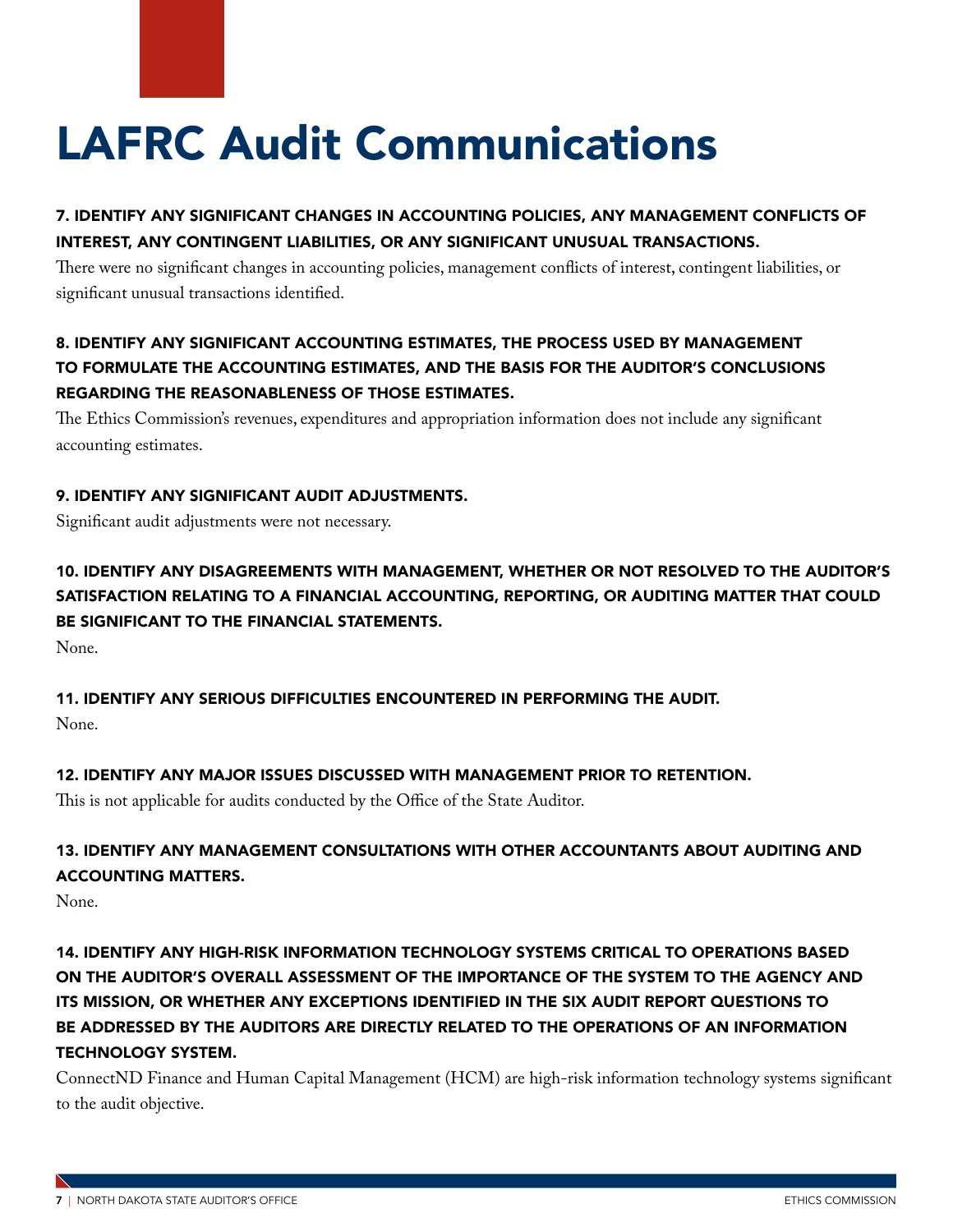## <span id="page-9-0"></span>Financials

### Revenues and Expenditures

| <b>REVENUES AND OTHER SOURCES</b>      | <b>JUNE 30, 2021</b> | <b>JUNE 30, 2020</b> |
|----------------------------------------|----------------------|----------------------|
| Revenue                                | SS.                  |                      |
| <b>Total Revenue and Other Sources</b> | ъ.                   |                      |

| <b>EXPENDITURES AND OTHER USES</b>        | <b>JUNE 30, 2021</b>     | <b>JUNE 30, 2020</b>    |
|-------------------------------------------|--------------------------|-------------------------|
| Salary and Benefits                       | 219,598<br>$\mathsf{\$}$ | $\frac{1}{2}$<br>98,850 |
| Rent of Office Space and Equipment        | 27,981                   | 13,995                  |
| IT Data Processing and Communications     | 14,472                   | 21,526                  |
| Office Equipment, Furniture, and Supplies | 1,224                    | 15,551                  |
| Travel                                    | $\overline{\phantom{a}}$ | 10,886                  |
| <b>Fees and Services</b>                  | 3,550                    | 2,565                   |
| Professional Development                  | 446                      | 1,491                   |
| <b>Total Expenditures and Other Uses</b>  | \$267,271                | \$164,864               |

*Source: ConnectND Financials*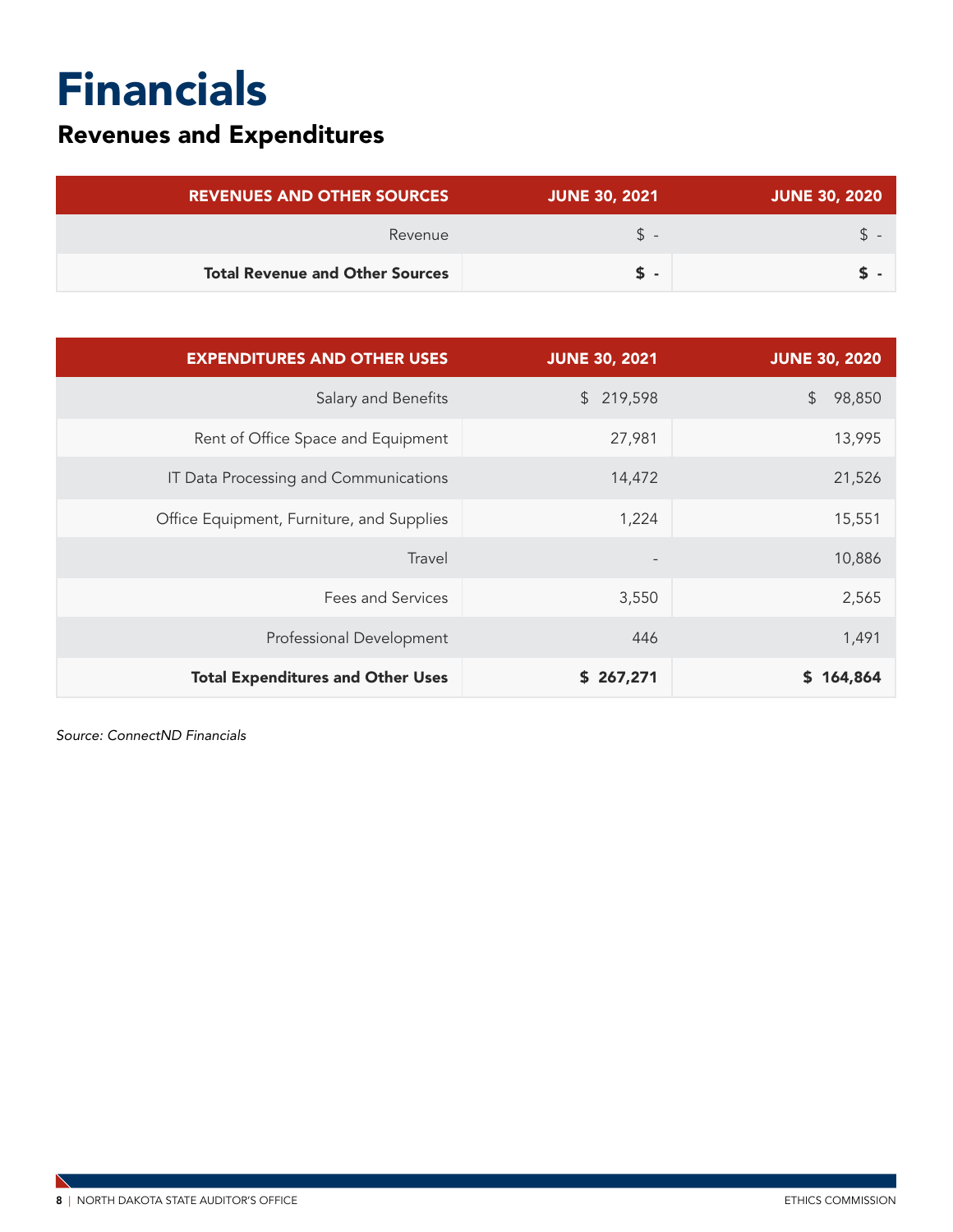## Appropriations

### For the Biennium Ended June 30, 2021

|                                  |    | <b>FINAL</b><br><b>APPROPRIATION</b> | <b>EXPENDITURES</b> |         | <b>UNEXPENDED</b><br><b>APPROPRIATION</b> |        |
|----------------------------------|----|--------------------------------------|---------------------|---------|-------------------------------------------|--------|
| <b>Expenditures by Line Item</b> |    |                                      |                     |         |                                           |        |
| <b>Ethics Commission</b>         | S. | 517,155                              | S.                  | 432,135 | S                                         | 85,020 |
| <b>Totals</b>                    | S. | 517,155                              |                     | 432,135 |                                           | 85,020 |

|                               |               | <b>FINAL</b><br><b>APPROPRIATION</b> |         | <b>EXPENDITURES</b> |         | UNEXPENDED<br><b>APPROPRIATION</b> |        |
|-------------------------------|---------------|--------------------------------------|---------|---------------------|---------|------------------------------------|--------|
| <b>Expenditures by Source</b> |               |                                      |         |                     |         |                                    |        |
|                               | General       | $\mathbb{S}$                         | 517,155 | \$                  | 432,135 | \$                                 | 85,020 |
|                               | <b>Totals</b> |                                      | 517,155 | S.                  | 432,135 |                                    | 85,020 |

*Source: ConnectND Financials*